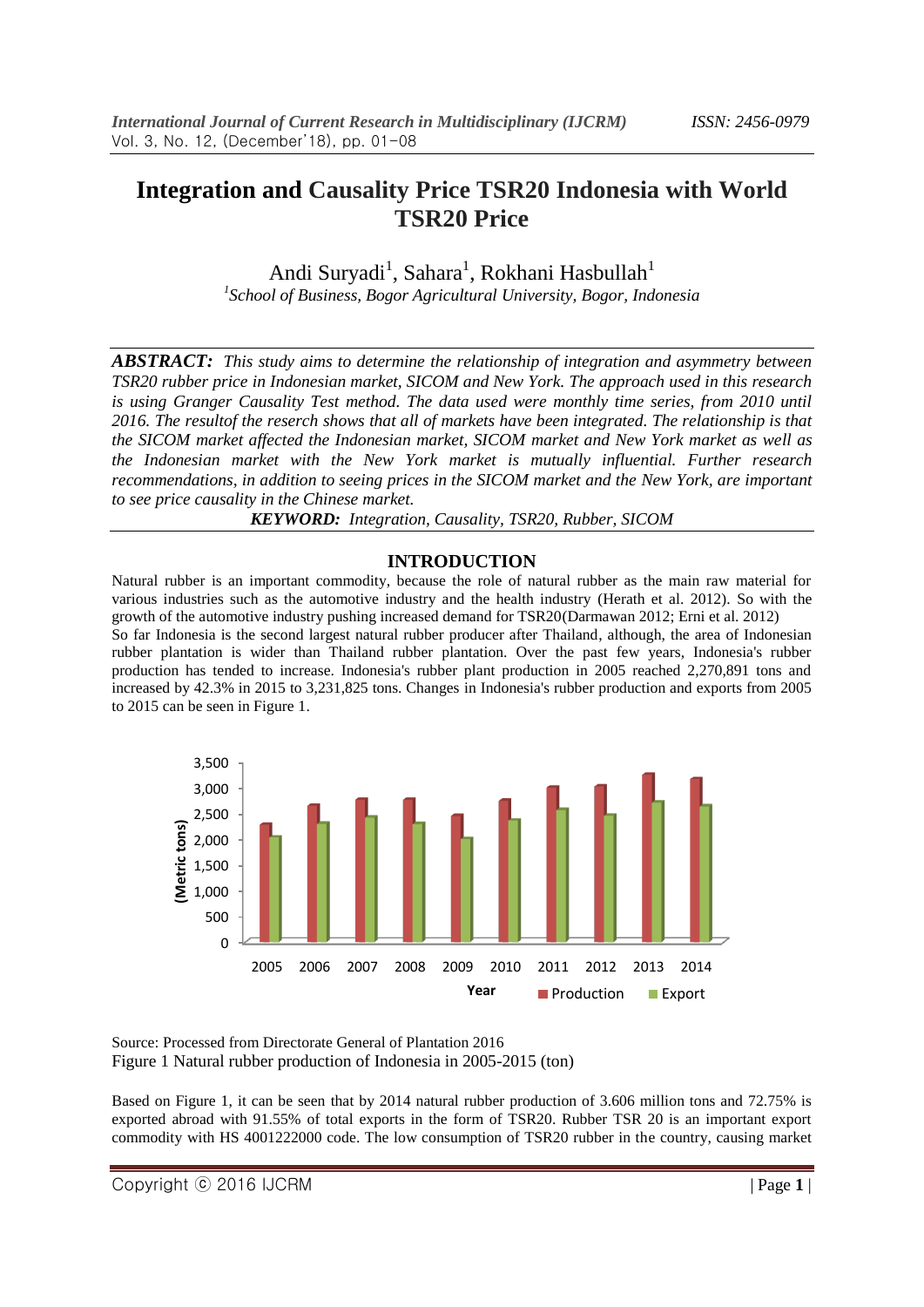TSR20 Indonesia is highly dependent on TSR20 world market. The dependence of TSR20 Indonesia market on TSR20 World market indicates that Indonesian rubber price is influenced by price changes in the world market. Indonesia and Thailand are natural rubber producers that have an important role for the World. Indonesia and Thailand in 2013 exported 75% of the world's rubber needs. Rubber produced in these two countries, exported to various countries with major importers are China and the United States. From the export volume, Indonesia mostly exported in the form of TSR20, so for rubber species TSR20 Indonesia is the largest exporter country. Details of rubber export of TSR20 can be seen in Figure 2.



Source: Statistics Indonesia (2007, 2009, 2011, 2014 & 2015), Statistics Thailand (2016) and Statistics Malaysia (2016) (processed).

Figure 2. TSR20 rubber export volume from major exporting countries.

Based on Figure 2 It is known that Indonesia is the largest exporter of rubber TSR20. As the most important producing country in the world's TSR20 trading market, Indonesia's total exports in the form of new TSR20 can be equal to the total exports from Thailand and Malaysia.

However, in reality until now the mechanism of natural rubber trade in Indonesia is still based on trading in physical market with mechanism of natural rubber price determination of Indonesia with tendency that is refer to rubber price that formed in Singapore Commodity Exchange (SICOM) (Fitrianti 2009). In addition, until nowadays the main market of TSR20 Indonesia rubber is the United States, with a market share of 24.21% of total exports of rubber TSR20 by 2015 (Indonesia Rubber Statistics, 2015). Therefore, it is important to know the price causality between Indonesia, SICOM, and the United States.

The purpose of this research is to analyze the integration and causality between TSRI, TSRS and TSRNY, using Cointegation test and Granger Kausality test.

#### **LITERATURE REVIEW**

Price is one of the main indicators that can reflect the efficiency level of a market. Price transmission and market integration can be an indication of the efficiency that exists between two integrating markets, both vertically and spatially (Mayer and von Cramon-Taubadel, 2004).The absence of price integration among intercompany transactions will lead to inefficient allocation of resources and lower economic lags below the pareto balance point. In other words, the perfect price transmission will lead to an efficient market.Price is considered to provide an overview of the market and be an indicator of demand and supply (Chintia 2013).

Inter-market integration is commonly associated with inter-market price integration (Ravallion 1986).Market integration occurs when there are trade activities between two or more spatially segregated markets, then the prices in a market relate to one or more of the other markets.In this case the price in a market is partially or totally transmitted to other markets, both in the short and long term (Muwanga and Snyder 1997).If prices are well integrated then prices in both markets will be transmitted perfectly (Fazaria et al 2016). Changes that occur on the side of demand and supply in one market will affect the trade and selling price in other markets (Rapsomanikis et al, 2003).Market integration will be achieved if there is sufficient market information and quickly distributed to other markets so that the participants involved obtain the same information (fadhla et al.,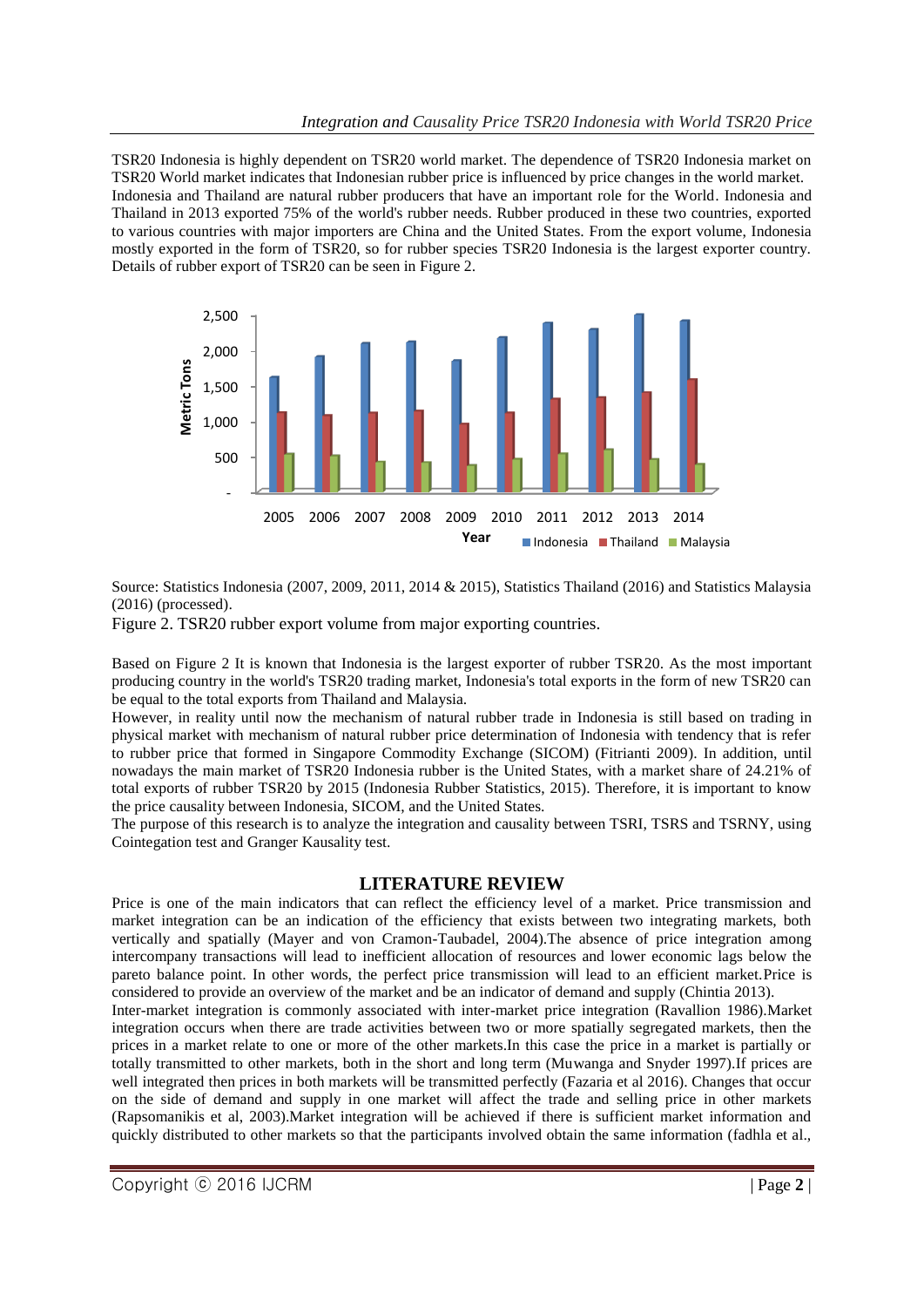2008). The one price relationship between geographically separated markets for the same commodity can be analyzed using spatial market integration (Tomek and Robinson 1990).

Research for the integration of rubber commodity prices has been done by Fitrianti (2009), Malik et al.(2013), and Purnomowati et al.(2015). Fitrianti (2009) conducted research on integration of natural rubber price of Indonesia with price of natural rubber in futures market by using monthly data from year 2000 until 2009. The procedure used is to use VAR analysis, the results obtained that the physical market of Indonesia is integrated by world futures market but not transmitted directly because of the lag (time) adjustment. Putra (2012) by using partial adjustment model reveals that both in short and long term prices in International rubber have a negative and significant effect on price changes in Indonesia. Malik (2013) by using the VECM model reveals that the integration happening between the Singapore market and the auction market in Jambi Province is not perfectly integrated. While Purnomowati *et al*. (2015) conducted a study on the integration of the Indonesian rubber market with the international rubber market, the results obtained that Indonesian rubber prices are integrated both in the long term and in the short term only with the Singapore market.

## **METHOD**

## **Framework**

This study is based on the framework that a market that embraces the Law of One Price (LOP) then there will be price integration and have causality between one market with another market, so that if the price on a market have experience changes will affect other markets. But market power, access to information and other factors that inhibit causing imperfect price transmission (Asmarantaka 2012). Based on this view to know the change of rubber price of TSR20 in Indonesia, it is necessary to investigate TSR20 price integration with TSR20 Integration in Singapore Stock Exchange (SICOM) and consumer market located in New York market.

Figure 3 shows the frame of thought in this study.This framework illustrates the integration of prices between markets that sell commodities TSR20. In this research framework, we would like to see price integration between TSR20 Indonesia, TSR20 world futures exchange (SICOM) and consumption market (New York).



## Figure 3 Framework

## **Types and Sources of data**

This study uses secondary data that is time series data monthly dengna period January 2010 until September 2016. Secondary data is obtained from*Badan Pengawas Perdagang Berjangka Komoditi* Commodity (Bappebti)in the form of physical TSR20 price data of palembang, Singapore futures market (SICOM) in the form of TSR20 data, UNCTADSTAT in the form of data of TSR20 New York, Mundi Index in the form of world rubber production data,world rubber consumption. *Direktorat Jendral Perkebunan*(Directorate General of Plantation) in the form of rubber production data, Bank Indonesia (BI) in the form of data of rupiah exchange rate against US dollar and inflation. The price data of TSR20 Indonesia is the physical price (spot price) Palembang.The data used as the variables in this study can be seen in Table 1 as below :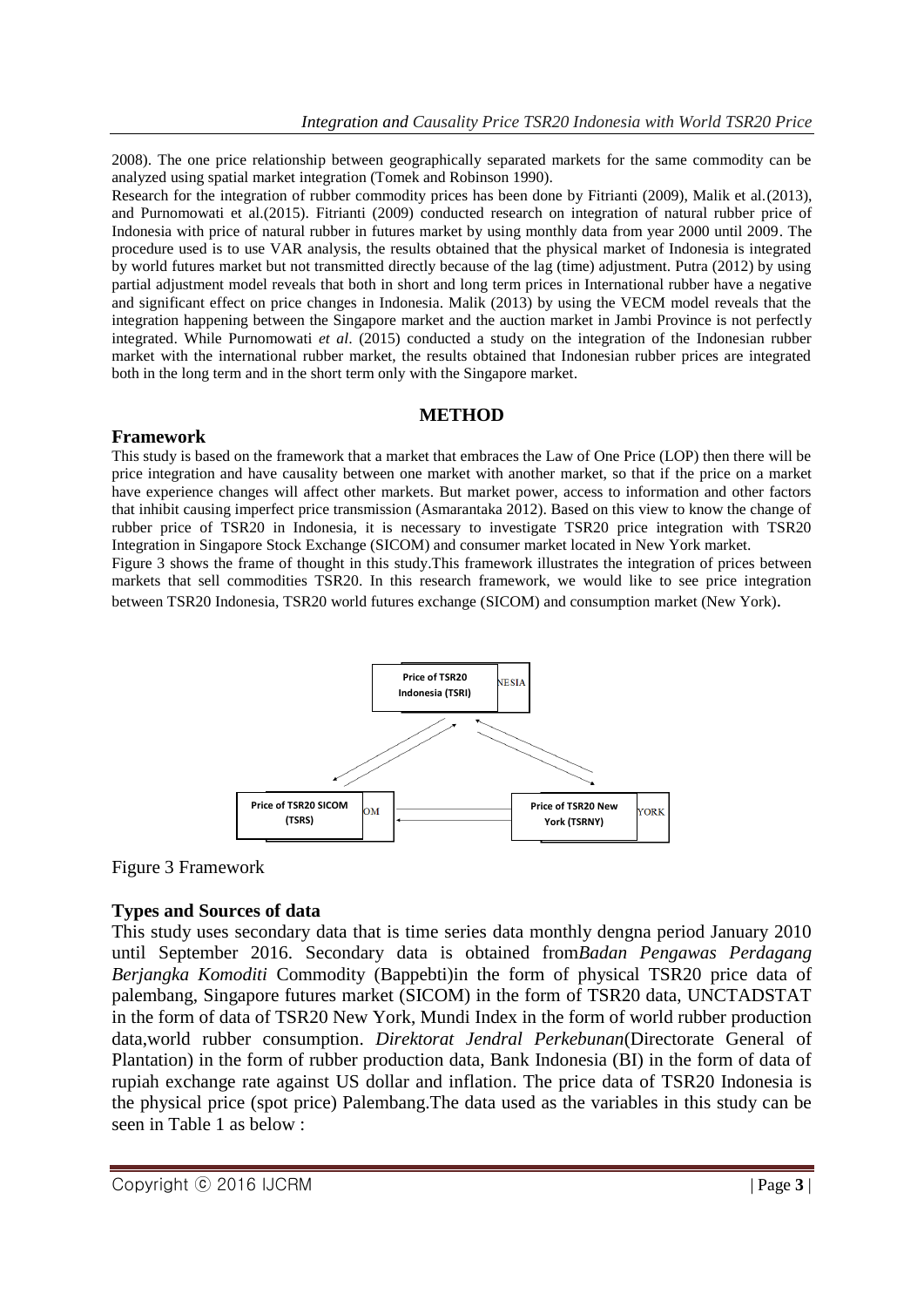| Table 1 Variables used in the study. |              |        |                 |  |
|--------------------------------------|--------------|--------|-----------------|--|
| Nama Variable                        | Simbol       | Satuan | Sumber          |  |
| Rubber Pice TSR20 Indonesia          | TSRI         | Rp/Kg  | <b>Bappebti</b> |  |
| Rubber Pice TSR20 SICOM              | <b>TSRS</b>  | Rp/Kg  | <b>SICOM</b>    |  |
| Rubber Pice TSR20 SICOM              | <b>TSRNY</b> | Rp/Kg  | <b>UNCTAD</b>   |  |

## **Data analysis method**

The method of analysis used in this research is quantitative method. Quantitative data processing used eviews 8. As for some data analysis used is analysis of Market integration and causality analysis TSR20 Indonesia, TSR20 SICOM and TSR20 New York using Cointegration test and Granger Causality Test.

## **Price transmission analysis**

Analysis method in this research is Cointegration test and Granger Causality test. Cointegration test analysis (Johansen test) aims to see the relationship of price TSR20 Indonesia, SICOM and New York in the long term. While Granger Causality test analysis is to see the relationship reciprocal (causality) between price of TSR20 Indonesia, SICOM and New York. In relation to the method, then the test of time series data behavior and its integration can be viewed as a prerequisite test for the use of Cointegration test method and Granger Causality test. Before conduct the estimation of both methods, then for the first conducted the steps as follows:

## **1. Unit root test**

Before conducting cointegration test and granger causality test using time series data, it is necessary to test stationarity to all variables that exist in research. This test conducted by using unit roots test which aims to know whether the data contains unit roots or not. If the variable contains unit roots then the data is is not stationary data. In addition, for the determination of integration order can be done through unit root test so it can be known until how many differentiation should be done so that the data becomes stationary.The test method used to test the unit root in this study using Augmented Dickey Fuller test (ADF). The test is performed with the null hypothesis  $\delta = 0$  for the ADF at least the data is based on the comparative statistical value of ADF obtained from the t-statistic coefficient  $\delta$  with the statistical critical value of Mac Kinnon. If the absolute value of the ADF statistic is greater than the critical value of Mac Kinnon then the data is stationary and if otherwise the data is not stationary (Gujarati, 2003).

## **2. Cointegration Test**

Cointegration test aims to determine whether all the variables studied that is government expenditure and economic growth have a long-term equilibrium relationship (cointegrated) or not by using Johansen test. To determine the number of the cointegration direction, then Johansen suggests two statistical tests. For the first test statistic is the trace test (Trace test, λtrace) that is testing the null hypothesis which requires that the number of cointegration direction is less than or equal to p and this test can be done as follows :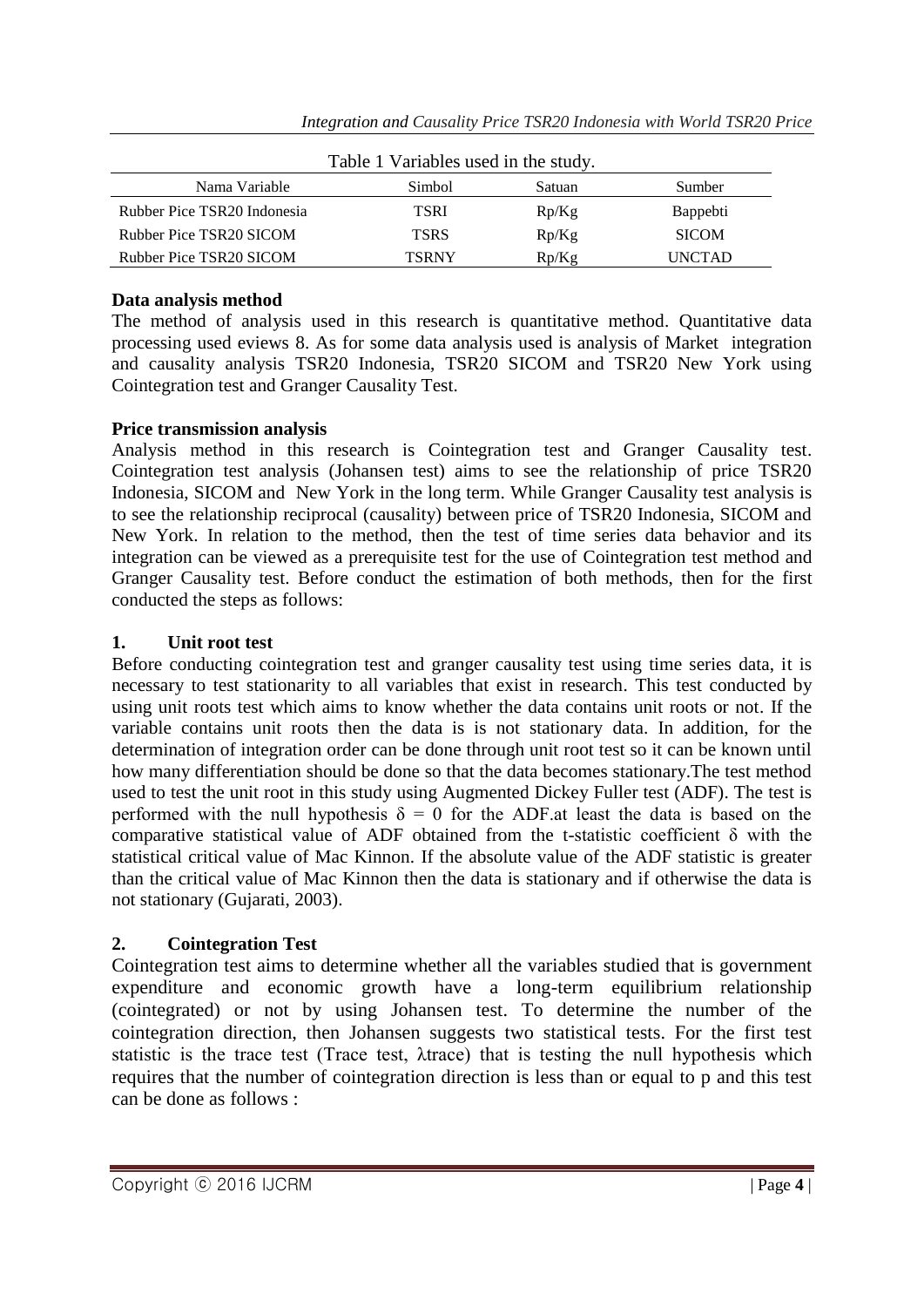$$
\lambda_{\text{trace}}(r) = -T \sum_{i=r+1}^{p} \text{in} \ (1 - \lambda_i)
$$

where  $\lambda_{r+1}$ , ....  $\lambda_{n}$  is the smallest value of eigenvectors (p-r).

The agreed null hypothesis is the number of the cointegration direction equal to the number of r.In other words, the number of cointegration vectors is less than or equal to  $(\leq)$  r, where r = 0.1,2 and so on. The second statistical test is the maximum eigenvalue  $(\lambda_{\text{max}})$  test performed with the following formula:

$$
\lambda_{\max}(r, r+1) = -T \text{ in } (1-\lambda r+1)
$$

This test involves the null hypothesis test that there is r of the opposite cointegration vector  $(r + 1)$  with the cointegration vector. To see the cointegration relationship can be seen from the value of Trace statistics and Max-Eigen statistics compared with the value of the critical value at a confidence level of 5 percent.

#### **3. Granger Causality Test**

This test is used to see the relation of causality or reciprocity between two research variables so that can know whether those two variables, statistically interdependent (two-way or reciprocal relationship), has a one-way relationship or no relationship (does not affect each other). The model used to test the Granger Causality Test is as follows:

$$
PE_{t} = \sum_{i=1}^{m} a_{i}PE_{t-i} + \sum_{j=1}^{n} b_{i}PP_{t-j} + \mu_{t}
$$

$$
PE_{t} = \sum_{i=1}^{m} a_{i}PE_{t-i} + \sum_{j=1}^{n} b_{i}PP_{t-j} + \mu_{t}
$$

Where  $\mu$  t and Vt are error terms that are assumed to not contain serial correlation and m = n  $r = r = s$ . Based on the regression results of the two forms of the above linear regression model will produce four possibilities regarding the value of the regression as follows:

(1) if  $\sum_{j=1}^{n} b_j \neq 0$  and  $\sum_{j=1}^{s} d_j = 0$ Then there is the same causality from Y to X

(2) if  $\sum_{j=1}^{n} b_j = 0$  and  $\sum_{j=1}^{s} d_j \neq 0$ Then there is the same causality from Y to X

(3) if  $\sum_{j=1}^{n} b_j = 0$  and  $\sum_{j=1}^{s} d_j = 0$ Then X and Y are independent of one another

(4) if 
$$
\sum_{j=1}^{n} b_j \neq 0
$$
 and  $\sum_{j=1}^{s} d_j \neq 0$   
Then there is a two-way causality between X and y

Copyright ⓒ 2016 IJCRM | Page **5** |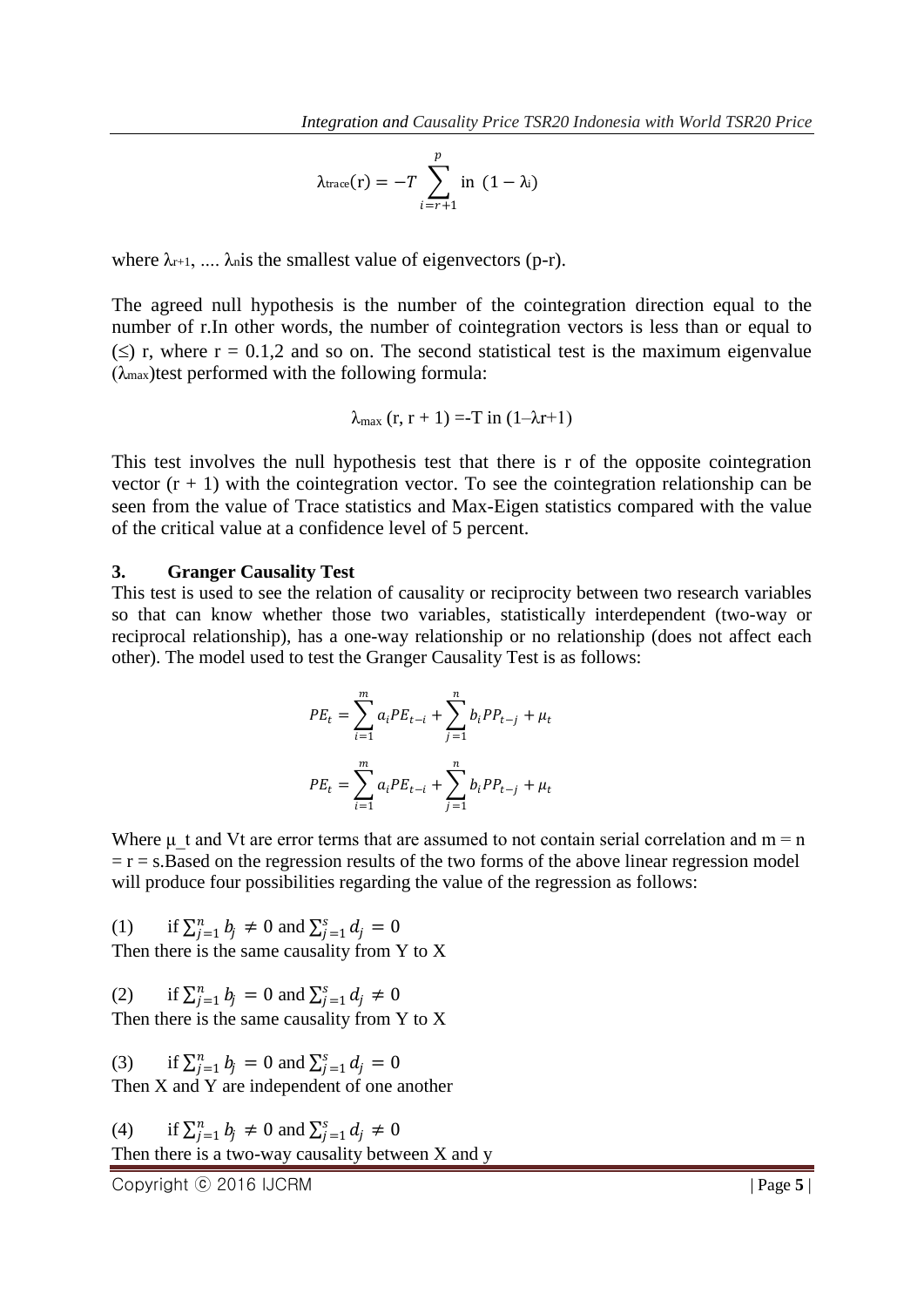To strengthen the indication of the existence of various forms of causality as described above, then conducted F-test for each regression model 9 (Arief 1993) was performed.

# **RESULTS AND DISCUSSION**

## **Price Integration TSR20 Indonesia, SICOM and New York**

Table 2 is the result of cointegration analysis between Indonesian market, SICOM and United State.Having a long-term equilibrium relationship between related markets can illustrate that between one market and another the market has an integration relationship.

| Table 2. Cointegration Test Results On TRS20 Price Data |                |            |                  |                   |           |
|---------------------------------------------------------|----------------|------------|------------------|-------------------|-----------|
|                                                         | Hypothesized   |            | Trace            | 0.05              |           |
| Model                                                   | No. of $CE(s)$ | Eigenvalue | <b>Statistic</b> | Critical<br>Value | $Prob.**$ |
| <b>TSRI &amp; TSRS</b>                                  | None $**$      | 0.237      | 25.758           | 18.398            | 0.004     |
|                                                         | At most $1**$  | 0.113      | 7.878            | 3.841             | 0.005     |
| <b>TSRI &amp; TSRNY</b>                                 | None $**$      | 0.273      | 21.424           | 18.398            | 0.018     |
|                                                         | At most 1      | 0.015      | 0.990            | 3.841             | 0.320     |
| <b>TSRNY &amp; TSRS</b>                                 | None $**$      | 0.397      | 34.823           | 15.495            | 0.000     |
|                                                         | At most 1      | 0.030      | 1.982            | 3.841             | 0.159     |

| Table 2. Cointegration Test Results On TRS20 Price Data |  |  |
|---------------------------------------------------------|--|--|
|                                                         |  |  |

\*\* significant in the real 5%

Table 2 shows the cointegration relationship, for TSRI, TSRS and TSRNY the trace statistic value is greater when compared to the value of 5% critical value. based on the value indicates that in the long term there is a balance relationship. This indicates that the TSRI market with TSRS, TSRI with TSRNY and TSRS with TSRNY are integrated so that price changes in one market will affect other markets.This is in accordance with the law of one price (LOP) that the same level of commodity prices between one market and the other markets will be the same that distinguishes the cost of transport, inventory and packaging.

## **Granger Causality Test Analysis**

Based on Table 3 shows that there is a direct relationship between the price of TSRI and the price of TSRS. So it can be seen that the price of TSRI is influenced by the price of TSRS. This is in accordance with that disclosed by fitrianti (2009) that the price of rubber TSR20 Indonesia influenced by the price formed in the stock SICOM. The influences of price of TSR20 Indonesia from Singapore can be attributed that the Singapore market is the reference market of the physical market price of Indonesia. Perfect price changes can reflect market integration. This, as indicated by price movements that occur in a market will affect other markets that sell the same commodities. The price changes will follow the price changes that occur in the reference market, in other words the price changes in the reference market is relatively the same as the price changes in the market followers (Vinuya 2007).

As for the Indonesian market with the New York market there is a mutual relationship between the two markets.This can happen because the New York market is the main export destination market for TSRI commodities and otherwise for Indonesia is a major exporter in meeting TSRNY rubber requirement.So that each price change between the two markets will affect other markets.

While on the market TSRS and TSRNY have a two-way relationship.This relationship can occur because New York from the side of the economy is a country with a large economy so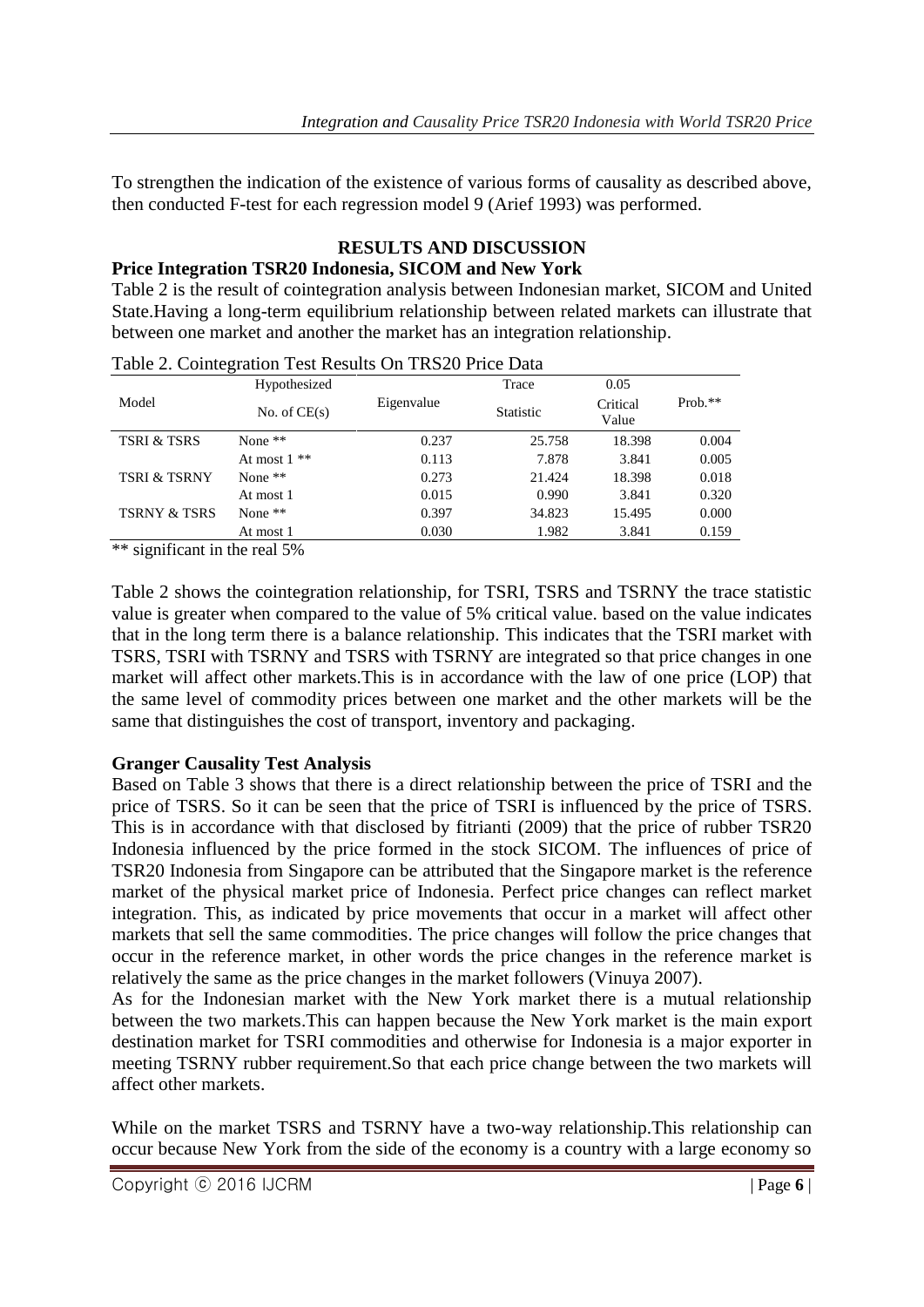that changes that occur will affect other markets, and this country is one of the largest rubber consumption of TSR20 so that price changes in this market will affect the SICOM market. But for the SICOM market can affect the price of New York because of its strategic position. SICOM market is located in the main natural rubber producing countries.With these positions resulted, the SICOM market becomes a reference market especially for TSR20 rubber commodities. Fitrianti (2009) also revealed that SICOM market is a reference market in TSR20 rubber trade in the world.

| muonesia, BICONI uan Tww Toin |     |                                      |                                    |                              |
|-------------------------------|-----|--------------------------------------|------------------------------------|------------------------------|
| Market                        | Lag | Relationship 1<br>$H0$ , $\pi_1 = 0$ | Relationship 2<br>$H0$ , $\pi_2=0$ | Causality                    |
| <b>TSRI &amp; TSRS</b>        |     | $4.414^a$                            | 2,294                              |                              |
|                               |     | $(0,038)^{b}$                        | 0,133                              | $SICOM \rightarrow TSRI$     |
| <b>TSRNY &amp; TSRI</b>       | 2   | 9,422                                | 4,604                              |                              |
|                               |     | 0,000                                | 0,012                              | TSRNY $\leftrightarrow$ TSRI |
| <b>TSRS &amp;TSRNY</b>        |     | 3,460                                | 7,040                              |                              |
|                               |     | 0,036                                | 0,001                              | TSRS $\leftrightarrow$ TSRNY |

Table 3. Result of Causality Test with Granger Test Method between price of TSR20 Indonesia, SICOM dan New York

Description:  $a = f$ - statistic,  $b =$  probability value

## **CONCLUSIONS AND SUGGESTION**

#### **Conclusion**

.

From the results of this study it is known that the three markets have been integrated, while the TSR20 rubber price transmission relationship between TSRI market, TSRS and TSRNY that is TSRI price is influenced by TSRS market, TSRNY market and TSRI market influence each other, TSRS and TSRS market influence one and others. This indicates if there is a change of price in the market TSRS then that will take effect is the TSRI market and TSRNY, so if there is a change in market prices TSRNY then the market will be affected is TSRI market and TSRS, but if the TSRI market changes the price to beaffected only TSRS market.

## **Suggestion**

For further research it is necessary to look at integration relationships with other consumer markets such as China and Japan.In addition to looking at price integration relationships between markets, it is also necessary to examine price-building factors, so that the factors which affecting price changes are known so that the managerial aspects of price changes can be even better.

## **REFERENCES**

- [1] Herath K, Samita S, Wijesuriya W, Identification of Common Trends in Prices Demand and Supply of Natural Rubber An Approach Using Dynamic Factor Model, Tropical Agricultural Research. 24(1): 54-70
- [2] Darmawan MA, Wiguna W, Marimin, Machfud, Peningkatan Produktifitas Karet Alam dengan Pendekatan Green Productivity: Studi kasus di PT X, Jurnal Teknologi Industri Pertanian. 22 (2): 98- 105